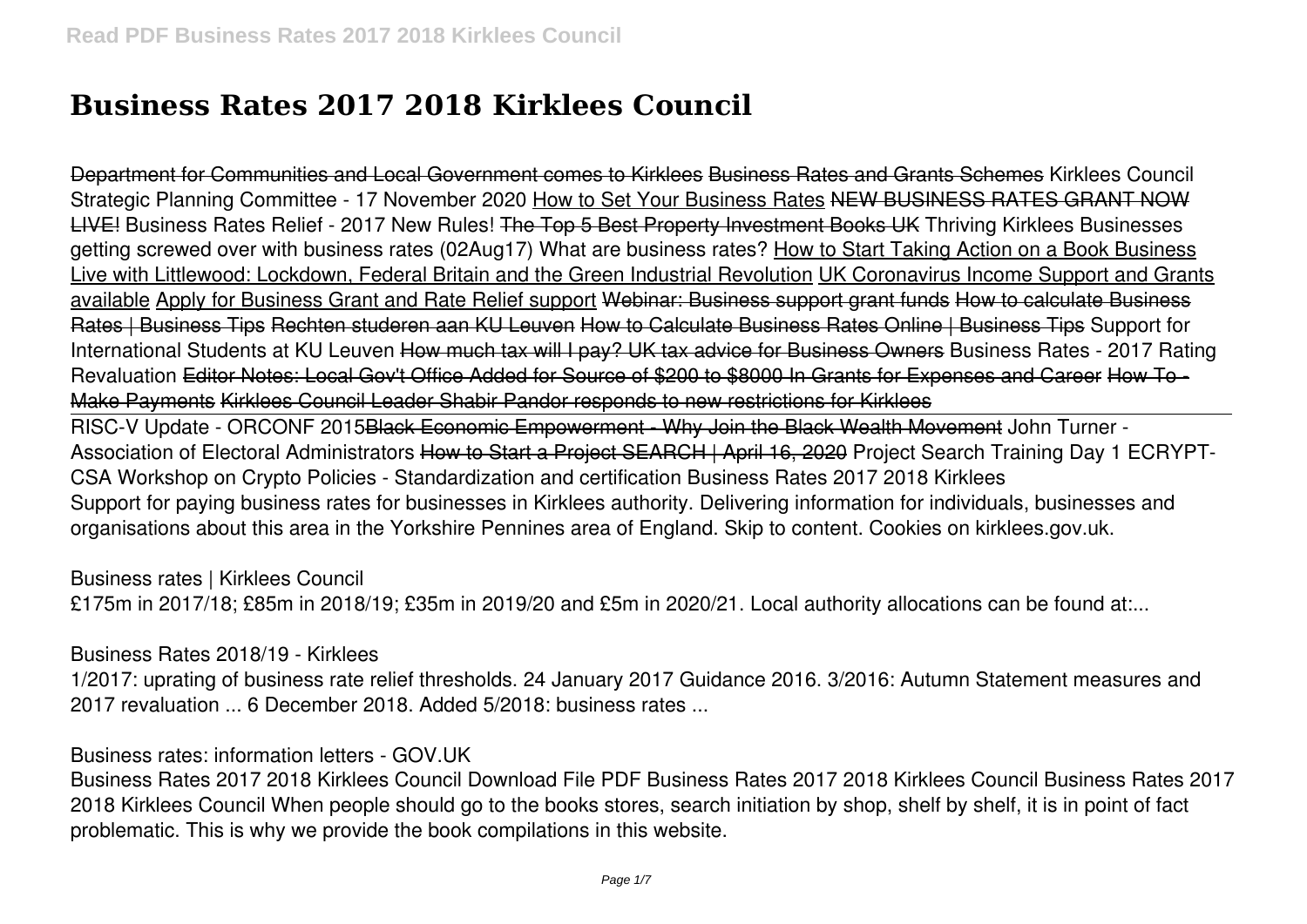## *Business Rates 2017 2018 Kirklees Council*

Business Rates 2017 2018 Kirklees Council Before 2017 to 2018, use the small business multiplier if your rateable value is below £18,000 (£25,500 in Greater London). There are different multipliers in Wales and the City of London.

## *Business Rates 2017 2018 Kirklees Council - Gymeyes*

Download File PDF Business Rates 2017 2018 Kirklees Council Business Rates 2017 2018 Kirklees Council If you ally habit such a referred business rates 2017 2018 kirklees council book that will provide you worth, acquire the completely best seller from us currently from several preferred authors.

# *Business Rates 2017 2018 Kirklees Council - h2opalermo.it*

Find the business space that you need in Kirklees, whether you are looking for a larger industrial unit, land to develop, a better office or a market stall. Rates and regulations All the information you need about business rates in Kirklees, as well as business health and safety regulations and inspections.

# *Business and economy | Kirklees Council*

Cookies on kirklees.gov.uk. We use cookies to ensure that we give you the best possible experience on our website. By continuing without changing your cookie settings we'll assume that you're happy to receive all cookies on kirklees.gov.uk, but you can still change your cookie settings at any time. ... You can get small business rate relief if ...

*Small business rate relief | Kirklees Council* Small business multiplier; 2019 to 2020: 50.4p: 49.1p: 2018 to 2019: 49.3p: 48.0p: 2017 to 2018: 47.9p: 46.6p: 2016 to 2017: 49.7p: 48.4p

# *Estimate your business rates - GOV.UK*

Find out what support is available for businesses, including business rates grants or holidays, because of coronavirus (COVID-19). You can also: request changes to property or valuation details if ...

# *Find and check your business rates valuation - GOV.UK*

Business Rates 2020/21 About your Business Rates Non-Domestic Rates, or business rates, collected by local authorities are the way ... most recent revaluation took effect from 1st April 2017. Revaluations ensure that business rates bills are up-to-date, more accurately reflect current rental values ... details can be obtained from Kirklees ...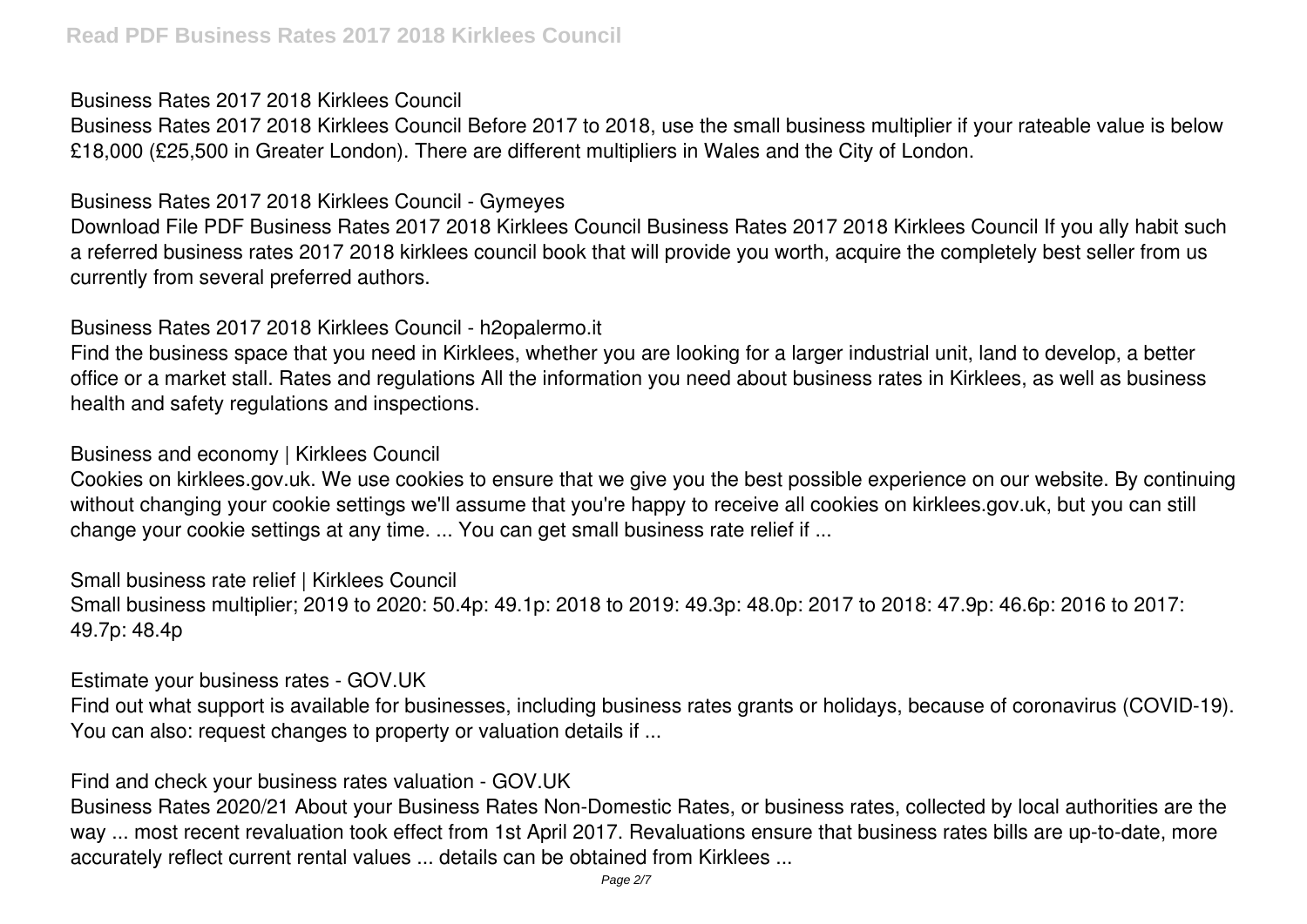*Business Rates Booklet 2020/21 - Kirklees*

Business rates are handled differently in Scotland and Northern Ireland. What to pay and when. Your local council will send you a business rates bill in February or March each year. This is for ...

*Business rates - GOV.UK* Summary Budget Book 2016-17, 2017-18 and 2018-19 Medium Term Financial Plan 2016-2019: Draft Budget Capital Investment Plan - 5 Year Plan 2016/17 to 2020/21 as approved at Council 17 February 2016

*Budget and accounts | Kirklees Council*

Business Rates 2017 2018 Kirklees Council Author: rancher.budee.org-2020-10-18T00:00:00+00:01 Subject: Business Rates 2017 2018 Kirklees Council Keywords: business, rates, 2017, 2018, kirklees, council Created Date: 10/18/2020 2:25:57 PM

*Business Rates 2017 2018 Kirklees Council - Budee*

Business rates are charged on most non-domestic properties ... The most recent revaluation came into effect in England and Wales on 1 April 2017, based on rateable values from 1 April 2015.

*Business rates: Revaluation - GOV.UK*

Business Rates 2017 2018 Kirklees Council Before 2017 to 2018, use the small business multiplier if your rateable value is below £18,000 (£25,500 in Greater London). There are different multipliers in Wales and the City of London.

*Business Rates 2017 2018 Kirklees Council*

Reductions to Business Rates bills. Unoccupied property rating. Business Rates FOI requests. Contact Business Rates. Up to: Services for business. Updated: 09 November 2020 Contact us Address: Civic Centre, 44 York Street, Twickenham, TW1 3BZ Opening hours ...

*Business Rates - London Borough of Richmond upon Thames* This browser version is not supported. Please use Internet Explorer 9 or higher.

*Business Rates - Pay by Direct Debit - My Kirklees Account*

a) an update on business rates retention reform and the poolls application to pilot 100% retention in 2018-19; b) revised income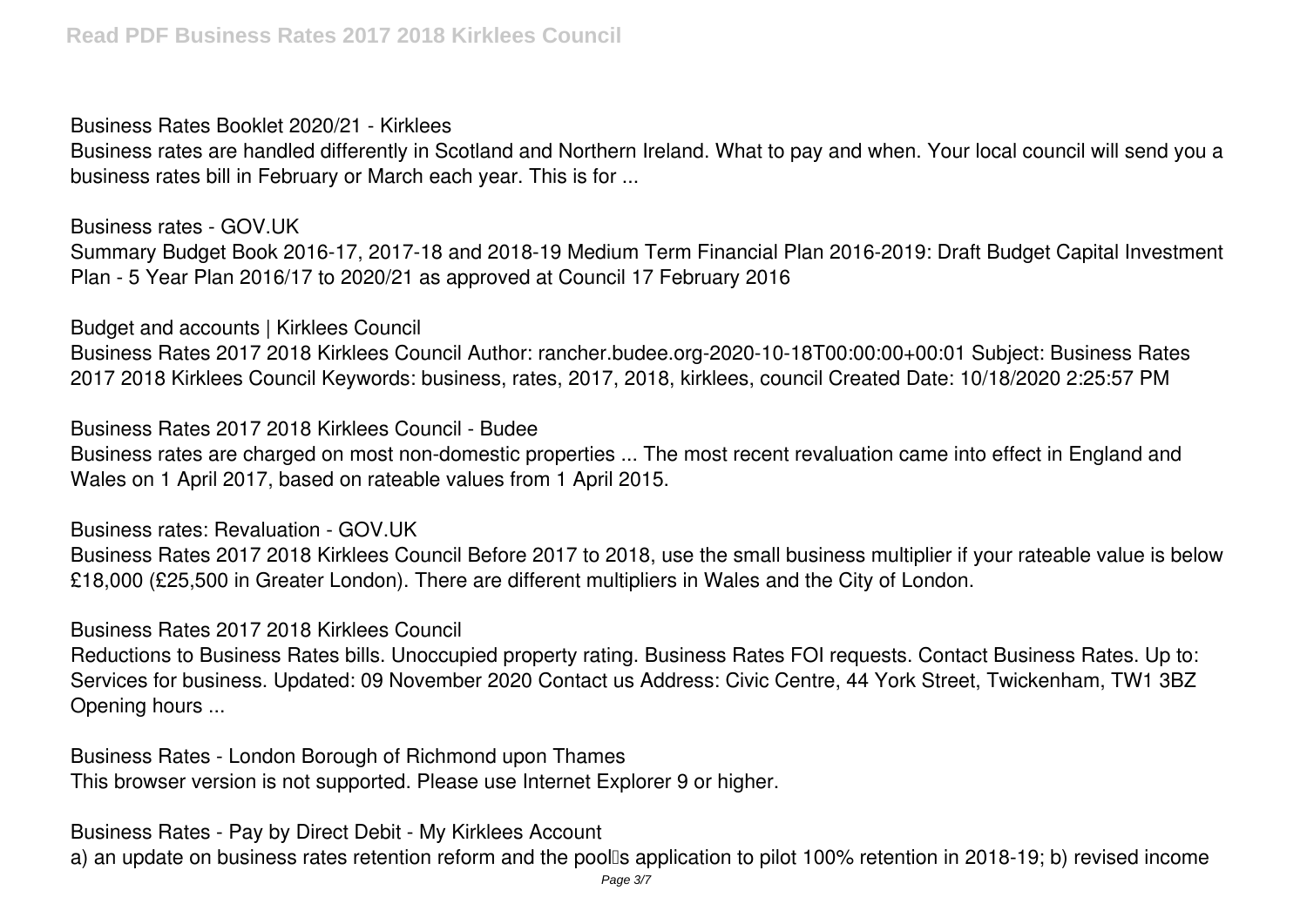## **Read PDF Business Rates 2017 2018 Kirklees Council**

projections for the LCR Pool: final levies for 2016-17 are £3.65m, £400k lower than reported on 1st June 2017; c) current spending commitments for 2017-18 and 2018-19;

#### *Public Document Pack - Leeds*

1. In 2017-18 and 2018-19, a number of authorities piloted 100% business rates retention. In July 2018, the Government confirmed that authorities in Greater Manchester, Liverpool City Region,...

Department for Communities and Local Government comes to Kirklees Business Rates and Grants Schemes Kirklees Council Strategic Planning Committee - 17 November 2020 How to Set Your Business Rates NEW BUSINESS RATES GRANT NOW LIVE! **Business Rates Relief - 2017 New Rules!** The Top 5 Best Property Investment Books UK **Thriving Kirklees** Businesses getting screwed over with business rates (02Aug17) **What are business rates?** How to Start Taking Action on a Book Business Live with Littlewood: Lockdown, Federal Britain and the Green Industrial Revolution UK Coronavirus Income Support and Grants available Apply for Business Grant and Rate Relief support Webinar: Business support grant funds How to calculate Business Rates | Business Tips Rechten studeren aan KU Leuven How to Calculate Business Rates Online | Business Tips **Support for International Students at KU Leuven** How much tax will I pay? UK tax advice for Business Owners Business Rates - 2017 Rating Revaluation Editor Notes: Local Gov't Office Added for Source of \$200 to \$8000 In Grants for Expenses and Career How To - Make Payments Kirklees Council Leader Shabir Pandor responds to new restrictions for Kirklees RISC-V Update - ORCONF 2015Black Economic Empowerment - Why Join the Black Wealth Movement **John Turner -**

**Association of Electoral Administrators** How to Start a Project SEARCH | April 16, 2020 *Project Search Training Day 1 ECRYPT-CSA Workshop on Crypto Policies - Standardization and certification Business Rates 2017 2018 Kirklees* Support for paying business rates for businesses in Kirklees authority. Delivering information for individuals, businesses and organisations about this area in the Yorkshire Pennines area of England. Skip to content. Cookies on kirklees.gov.uk.

*Business rates | Kirklees Council*

£175m in 2017/18; £85m in 2018/19; £35m in 2019/20 and £5m in 2020/21. Local authority allocations can be found at:...

*Business Rates 2018/19 - Kirklees*

1/2017: uprating of business rate relief thresholds. 24 January 2017 Guidance 2016. 3/2016: Autumn Statement measures and 2017 revaluation ... 6 December 2018. Added 5/2018: business rates ...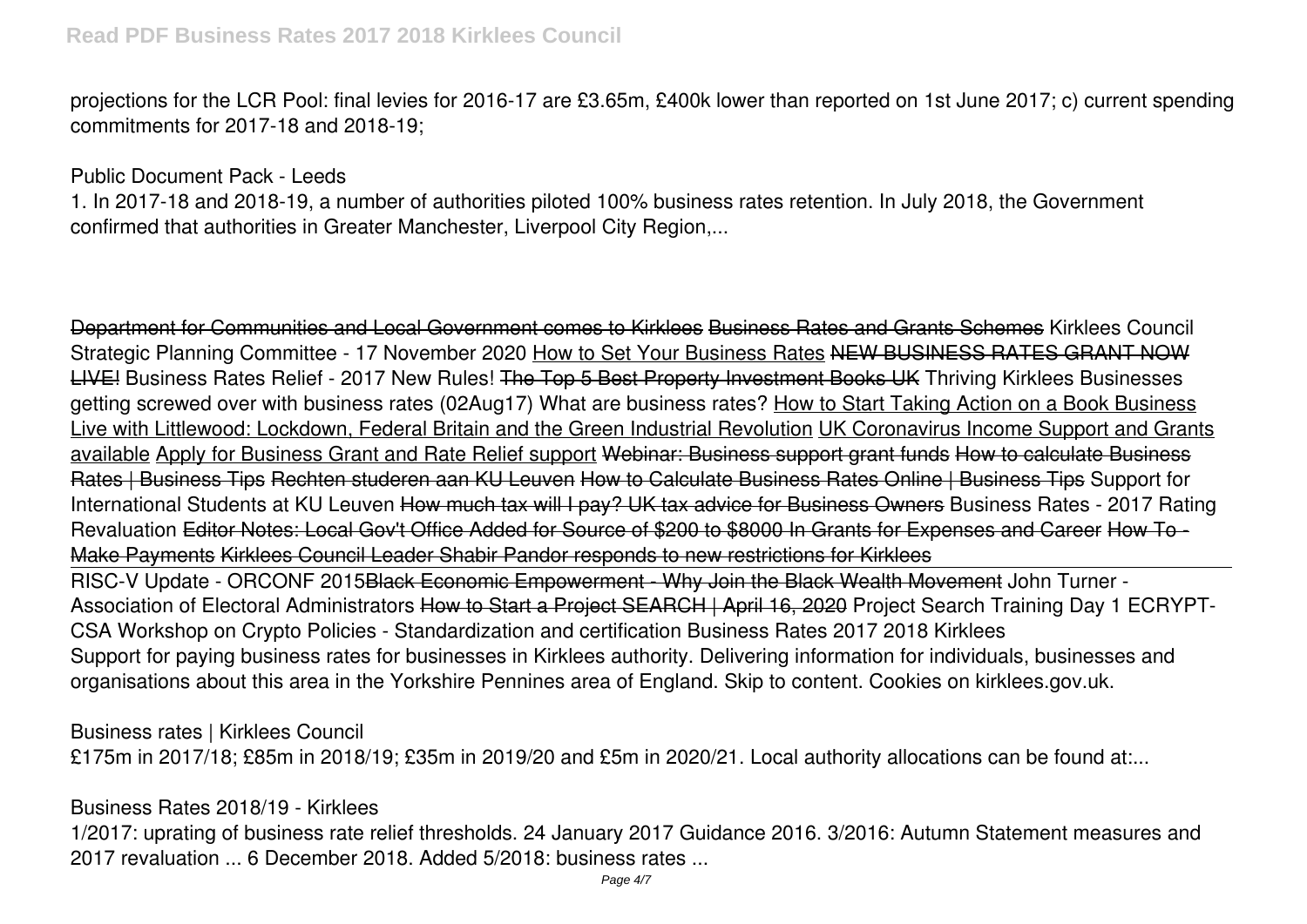## *Business rates: information letters - GOV.UK*

Business Rates 2017 2018 Kirklees Council Download File PDF Business Rates 2017 2018 Kirklees Council Business Rates 2017 2018 Kirklees Council When people should go to the books stores, search initiation by shop, shelf by shelf, it is in point of fact problematic. This is why we provide the book compilations in this website.

# *Business Rates 2017 2018 Kirklees Council*

Business Rates 2017 2018 Kirklees Council Before 2017 to 2018, use the small business multiplier if your rateable value is below £18,000 (£25,500 in Greater London). There are different multipliers in Wales and the City of London.

# *Business Rates 2017 2018 Kirklees Council - Gymeyes*

Download File PDF Business Rates 2017 2018 Kirklees Council Business Rates 2017 2018 Kirklees Council If you ally habit such a referred business rates 2017 2018 kirklees council book that will provide you worth, acquire the completely best seller from us currently from several preferred authors.

# *Business Rates 2017 2018 Kirklees Council - h2opalermo.it*

Find the business space that you need in Kirklees, whether you are looking for a larger industrial unit, land to develop, a better office or a market stall. Rates and regulations All the information you need about business rates in Kirklees, as well as business health and safety regulations and inspections.

# *Business and economy | Kirklees Council*

Cookies on kirklees.gov.uk. We use cookies to ensure that we give you the best possible experience on our website. By continuing without changing your cookie settings we'll assume that you're happy to receive all cookies on kirklees.gov.uk, but you can still change your cookie settings at any time. ... You can get small business rate relief if ...

*Small business rate relief | Kirklees Council* Small business multiplier; 2019 to 2020: 50.4p: 49.1p: 2018 to 2019: 49.3p: 48.0p: 2017 to 2018: 47.9p: 46.6p: 2016 to 2017: 49.7p: 48.4p

*Estimate your business rates - GOV.UK* Find out what support is available for businesses, including business rates grants or holidays, because of coronavirus (COVID-19).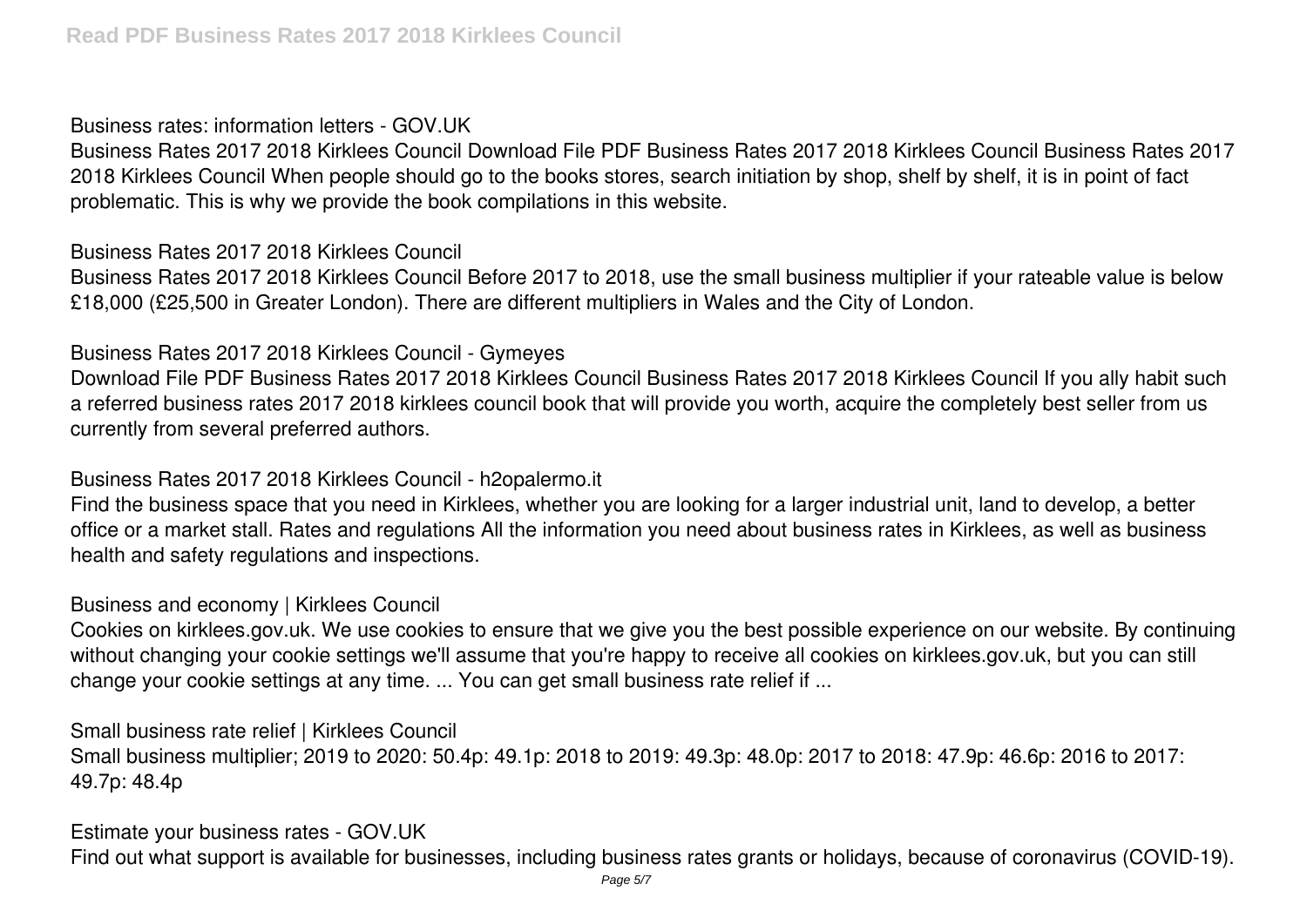You can also: request changes to property or valuation details if ...

*Find and check your business rates valuation - GOV.UK*

Business Rates 2020/21 About your Business Rates Non-Domestic Rates, or business rates, collected by local authorities are the way ... most recent revaluation took effect from 1st April 2017. Revaluations ensure that business rates bills are up-to-date, more accurately reflect current rental values ... details can be obtained from Kirklees ...

*Business Rates Booklet 2020/21 - Kirklees*

Business rates are handled differently in Scotland and Northern Ireland. What to pay and when. Your local council will send you a business rates bill in February or March each year. This is for ...

*Business rates - GOV.UK*

Summary Budget Book 2016-17, 2017-18 and 2018-19 Medium Term Financial Plan 2016-2019: Draft Budget Capital Investment Plan - 5 Year Plan 2016/17 to 2020/21 as approved at Council 17 February 2016

*Budget and accounts | Kirklees Council*

Business Rates 2017 2018 Kirklees Council Author: rancher.budee.org-2020-10-18T00:00:00+00:01 Subject: Business Rates 2017 2018 Kirklees Council Keywords: business, rates, 2017, 2018, kirklees, council Created Date: 10/18/2020 2:25:57 PM

*Business Rates 2017 2018 Kirklees Council - Budee*

Business rates are charged on most non-domestic properties ... The most recent revaluation came into effect in England and Wales on 1 April 2017, based on rateable values from 1 April 2015.

*Business rates: Revaluation - GOV.UK*

Business Rates 2017 2018 Kirklees Council Before 2017 to 2018, use the small business multiplier if your rateable value is below £18,000 (£25,500 in Greater London). There are different multipliers in Wales and the City of London.

## *Business Rates 2017 2018 Kirklees Council*

Reductions to Business Rates bills. Unoccupied property rating. Business Rates FOI requests. Contact Business Rates. Up to: Services for business. Updated: 09 November 2020 Contact us Address: Civic Centre, 44 York Street, Twickenham, TW1 3BZ Opening hours ...